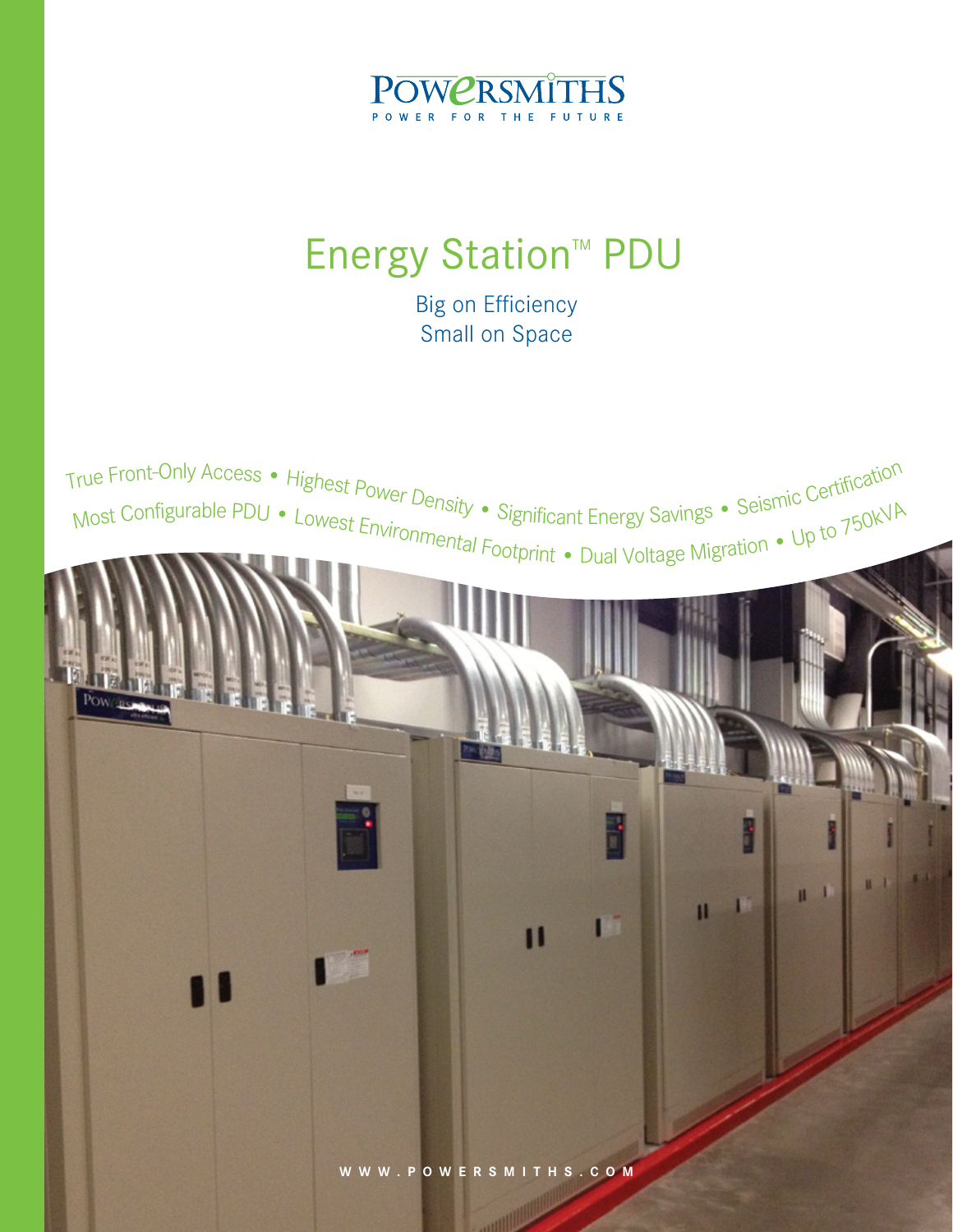#### LOWEST ENVIRONMENTAL FOOTPRINT

- •Compliant with sustainable procurement policies
- •Operating efficiency lowers energy waste
- •Lowers carbon footprint: Scope 2

## *Industry Leaders in Energy Efficiency*





#### CYBERHAWK™ MONITORING

#### SERVICEABILITY & SAFETY

- •Hinged panel for quick & safe inspections
- 360° Rotatable IR Port<sup>™</sup> for quick & safer thermal scans
- •Front mounted controls for ease of service
- •EPO disabler for service protection
- •Debris trap in top vents

## Powersmiths Energy Station<sup>™</sup> PDU<sup>up to</sup> 750kVA

#### CONFIGURABLE DISTRIBUTION

- •Extensive distribution configurations
- •Mixed 120/208V to 230/400V, 277/480V outputs
- •Sub-feeds: 100A 600A
- •Field expandable

### TRANSFORMER OPTIONS

- •Multiple efficiency models
- •K-Ratings
- •Harmonic mitigation
- •Full capacity migration: 120/208V to 230/400V
- •Dual & triple voltage outputs
- •Low inrush current, impedance & KAIC limits
- Full product line certified to  $S_{\text{DS}}=2.5g$
- •OSHPD Seismic Certification (OSP-0351-10)
- •IBC:2012 1705.12 Seismic Qualified
- •ASCE 7-10 Chapter 13 Seismic Requirements















- Measure input & output power quality
- •Built-in time stamped event logs
- Fast  $1/2$  cycle sag/swell detection
- •Measure losses, efficiency & operating temperatures
- •User friendly, menu-driven color touch screen
- •Sub-feed and branch circuit monitoring
- •Web server with Modbus TCP & BACnet IP support
- Powersmiths WOW<sup>™</sup> ready for big data collection & building management analytics

#### SMALL FOOTPRINT BIG SAVINGS

Energy Station<sup>™</sup> Footprint (per NEC)

•True front-only access

•Eliminate 9-30 sq ft of floor space per unit

- •Zero clearance required for sides and rear
- •Highest power density

MARKET LEADER IN ENERGY EFFICIENCY

•Up to 99.4% efficiency

•Save significant energy & operating costs

•Lowers UPS load & losses

•Saves cooling BTUs and associated costs •Efficiency options: 30-48% less loss than TP1

#### SEISMIC QUALIFICATION OPTION

Typical PDU Typical PDU Footprint (per NEC)



|                                              | Wall                                         |
|----------------------------------------------|----------------------------------------------|
| <b>Powersmiths</b><br><b>Energy Station™</b> | <b>Powersmiths</b><br><b>Energy Station™</b> |
|                                              | <b>True Front-Only Access</b><br>Aisle       |



#### POWERSMITHS MANUFACTURING

- •Certified ISO 9001 Quality Management
- •Certified ISO 14001 Environmental Management
- •Certified ISO 17025 Efficiency Test Lab